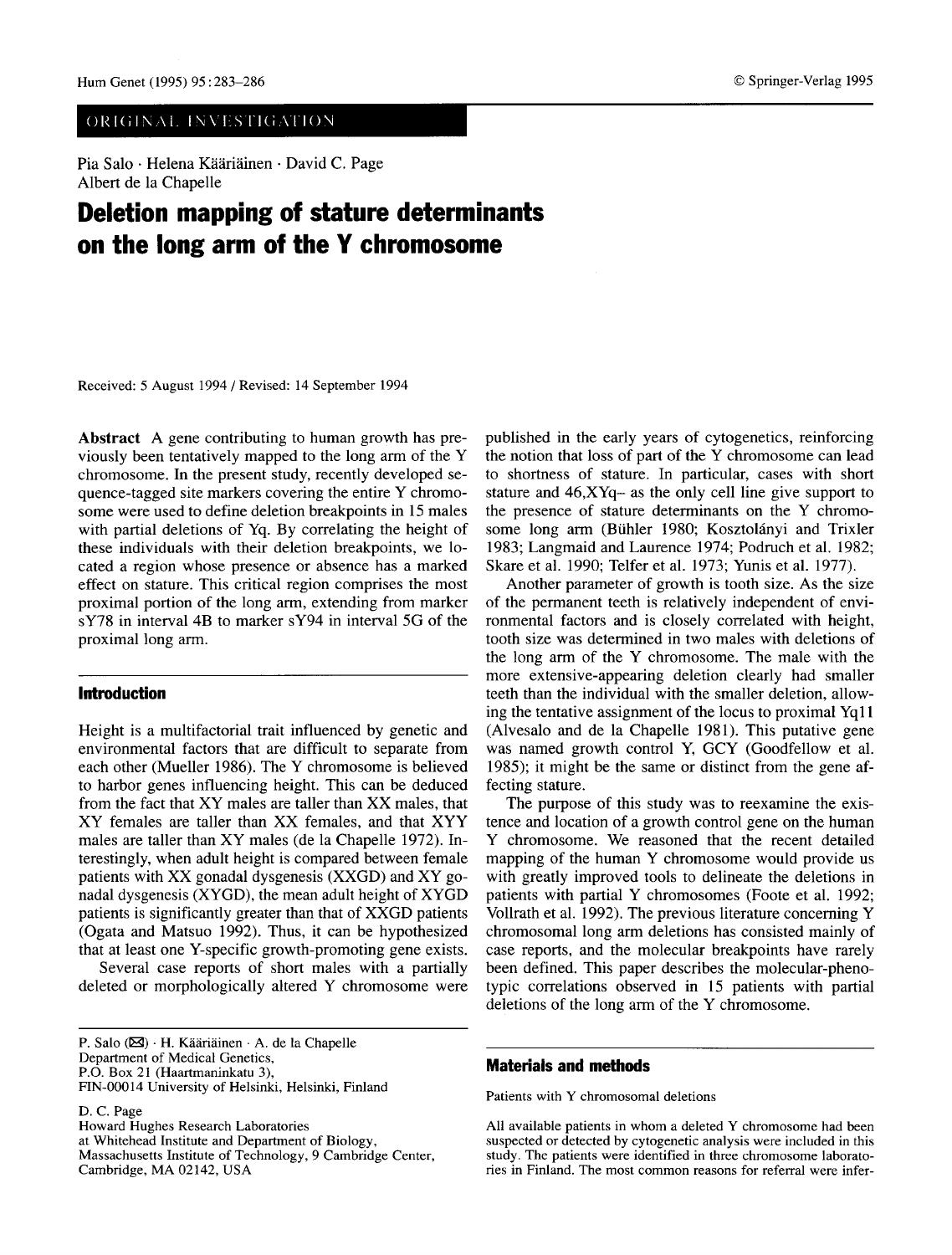284

tility, hypogonadism or short stature. Patients 3, 10, 11, and 12 have been reported previously (Alvesalo and de la Chapelle 1981; de la Chapelle and Hortling 1962, 1963; Kaluzewski et al. 1978). The deletion breakpoint of patient 10 has also been reported previously (Vollrath et al. 1992).

Sequence-tagged sites detected by polymerase chain reaction

The Y-chromosomal breakpoints were defined by polymerase chain reaction (PCR) detection of sequence-tagged sites (STSs). PCR was performed under the following final reaction conditions:  $1 \times PCR$  reaction buffer (10 mM TRIS pH8.2, 5 mM NH<sub>4</sub>Cl, 1.5) mM MgCl<sub>2</sub>, 100 mM KCl), 100  $\mu$ M dNTPs, with 5U *Taq poly*merase per  $100 \mu$ l reaction,  $80-100$ ng human genomic DNA, and each primer at  $1.0\mu$ , in a reaction volume of  $10-20\mu$ l. Thirtyfive cycles were performed at  $94^{\circ}$ C for 1 min and 30s, at  $55^{\circ}$ C or 61 $^{\circ}$ C for 1 min and 30s and at 72 $^{\circ}$ C for 1 min and 30s. PCR products were subjected to electrophoresis in 3% NuSieve gels. After electrophoresis, the gels were photographed. Male and female controls were included.

The human Y chromosome can be divided into euchromatic and heterochromatic regions. The euchromatic region consists of the short arm, centromere and proximal long arm. The heterochromatic region in the distal long arm contains highly repeated sequences.

DNAs from 11 patients with known or suspected Y chromosomal deletions were tested for the presence or absence of 69 markers located thoughout the Y chromosome (see Table 1). Of these

Table 1 Results of deletion mapping with STS markers in nonmosaic Yq-patients (patients  $1-\overline{10}$ ) and mosaic Yq-patients (patients 11-15). Only a subset of all markers relevant to defining the breakpoints is shown; other markers used in the initial screening are given in the footnote, in all patients in which a sample from the father or brother was available, the father's or brother's sample

markers, none of which were pseudoautosomal, 12 were on the short arm (intervals  $1-4A$ ), one was in the centromeric region (interval 4B), 55 were in the euchromatic ql 1 band of the long arm (intervals 5A-6F), and one was in the distal heterochromatic q12 band (interval 7). In addition, four patients with cytogenetically detected Y chromosomal deletions were studied after the initial screening had been completed. They were examined with at least 20 markers with the aim of defining their deletion breakpoints.

#### Height assessment

The height of the patients was compared with the Finnish population standards (Sorva et al. 1984). Target height *(TH,* a child's height relative to Finnish population standards in SDs as predicted from the parental heights) was determined using the following equation:  $TH = I(PH + MH)/2-1701/10$ , where  $PH$  is the paternal height and *MH* the maternal height in centimeters.

## **Results**

Table 1 summarizes the results of 10 nonmosaic patients and of five patients who had a  $45$ ,  $X$  cell line in addition to the cell line having a structurally abnormal Y chromosome. Only results relevant to defining the breakpoints

showed no deletion when studied with STSs. In patients 2, 7, 11, 12, 13, and 15, a sample from the brother or father was not available for study. In patient 7, the father's chromosomes had been studied previously and showed a normal 46,XY karyotype. *ND*  Not done

| Interval      | <b>STS</b> | Number of the patient |                |                   |                          |           |           |           |                          |        |           |           |           |           |           |        |
|---------------|------------|-----------------------|----------------|-------------------|--------------------------|-----------|-----------|-----------|--------------------------|--------|-----------|-----------|-----------|-----------|-----------|--------|
|               |            | $\mathbf{I}$          | $\overline{2}$ | 3                 | 4                        | 5         | 6         | 7         | 8                        | 9      | 10        | 11        | 12        | 13        | 14        | 15     |
| 1A1A          | sY14       | $+$                   | $+$            | $+$               | $+$                      | $+$       | $+$       | $+$       | $+$                      | $+$    | $+$       | $+$       | $+$       | $+$       | $+$       | $+$    |
| 3C            | sY57       | $+$                   | $+$            | $\ddot{}$         | $+$                      | $^{+}$    | $\ddot{}$ | $\ddot{}$ | $+$                      | $+$    | $+$       | $\ddot{}$ | $\ddot{}$ | $+$       | $+$       | $+$    |
| $3\mathsf{E}$ | sY67       | $+$                   | $+$            | $+$               | $\ddot{}$                | $+$       | $^{+}$    | $+$       | $+$                      | $^{+}$ | $^{+}$    | $\ddot{}$ | $\ddot{}$ | $\ddot{}$ | $\ddot{}$ | $^{+}$ |
| 4A            | sY72       | $+$                   | $+$            | $+$               | $+$                      | $+$       | $+$       | $^{+}$    | $+$                      | $+$    | $\ddot{}$ | $\ddot{}$ | $\ddot{}$ | $+$       | $+$       | $+$    |
| 4B            | sY78       | $+$                   | $+$            | $+$               | $\ddot{}$                | $+$       | $\ddot{}$ | $\ddot{}$ | $+$                      | $+$    | $\ddot{}$ | $^{+}$    | $\ddot{}$ | $+$       | $+$       | $+$    |
| 5A            | sY79       | $+$                   | $+$            | $+$               | $+$                      | $+$       | $\ddot{}$ | $^{+}$    | $\overline{\phantom{0}}$ |        |           | $+$       | $+$       | $+$       | $+$       | $^{+}$ |
| 5A            | sY81       | $+$                   | $+$            | $\ddot{}$         | $\ddag$                  | $\ddot{}$ | $+$       | $\ddot{}$ |                          |        |           | $\ddot{}$ | $\ddot{}$ | $+$       | $+$       | $+$    |
| $5\mathrm{B}$ | sY82       | $+$                   | $+$            | $+$               | $+$                      | $+$       | $^{+}$    | $\ddot{}$ |                          |        |           | $\ddot{}$ | $+$       | $+$       | ND        | $^{+}$ |
| 5C            | sY84       | $+$                   | $\ddot{}$      | $+$               | $+$                      | $+$       | $+$       |           |                          |        |           | $\ddot{}$ | $\ddot{}$ | $+$       | $\ddot{}$ | $+$    |
| 5C            | sY85       | $+$                   | $\ddot{}$      | $\ddot{}$         | $+$                      | $+$       | $\ddot{}$ |           |                          |        |           | $\ddot{}$ | $\ddot{}$ | $+$       | $+$       | $^{+}$ |
| 5D            | sY87       | $+$                   | $+$            | $\ddot{}$         | $+$                      | $\ddot{}$ |           |           |                          |        |           | $\ddot{}$ | $\ddot{}$ | $+$       | $+$       | $^{+}$ |
| $5\mathrm{E}$ | sY182      | $+$                   | $+$            | $\ddot{}$         | $+$                      | $+$       |           |           |                          |        |           | $\ddot{}$ | $\ddot{}$ | $+$       | $+$       | $+$    |
| 5G            | sY94       | $+$                   | $+$            | $\qquad \qquad -$ |                          |           |           |           |                          |        |           | $+$       | $+$       | $+$       | $+$       | $+$    |
| 5K            | sY108      | $+$                   | $+$            |                   |                          |           |           |           |                          |        |           | $\ddot{}$ | $\ddot{}$ | $+$       | $+$       | $^{+}$ |
| 5M            | sY113      | $+$                   |                |                   |                          |           |           |           |                          |        |           | $\ddot{}$ | $\ddot{}$ |           |           |        |
| 5M            | sY119      | $+$                   |                |                   |                          |           |           |           |                          |        |           | $\div$    | $\div$    |           |           |        |
| 5N            | sY121      |                       |                |                   |                          |           |           |           |                          |        |           | $+$       | $^{+}$    |           |           |        |
| 6A            | sY142      |                       |                |                   |                          |           |           |           |                          |        |           | $^{+}$    | $\ddot{}$ |           |           |        |
| 6D            | sY147      |                       |                |                   | $\sim$                   | ND        | —         | <b>ND</b> | ND                       |        |           | $+$       |           |           |           |        |
| 6E            | sY155      |                       |                |                   | $\overline{\phantom{0}}$ | ND        | -         | ND        | ND                       |        |           | $^{+}$    |           |           |           |        |
| 6F            | sY157      |                       |                |                   |                          |           |           |           |                          |        |           |           |           |           |           |        |
| 7             | sY159      |                       |                |                   |                          |           |           |           |                          |        |           |           |           |           |           |        |

sYl5, sY16, sY17, sY18, sY19, sY63, sY69, sY71, sY183, sY165, sY88, sY90, sY95, sY161, sY97, sY98, sYl00, sYl0l, sY102, sY103, sY104, sY105, sY106, sYll4, sYll5, sYll6, sYll7, sYll8, sY122, sY124, sY125, sY126, sY127, sY128, sY129, sYl30, sY131, sY133, sY134, sY135, sY143, sY148, sY149. sY152, sY153, sY154, sY158. Marker sY78 was weakly positive in female controls probably because of the alphoid repeat nature of the region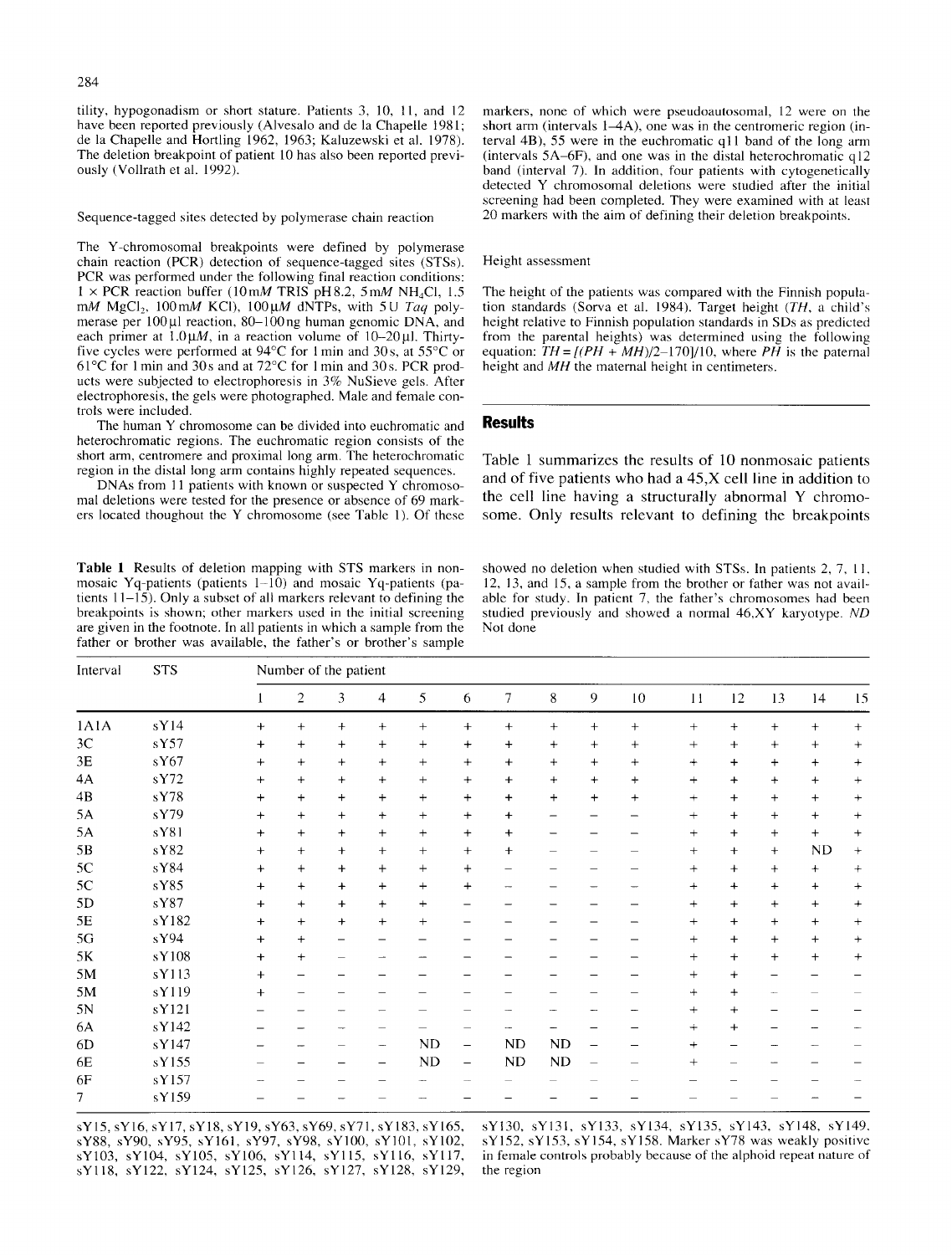Table 2 Description of 10 nonmosaic Yq-patients. Height is given in centimeters and SDs with reference to Finnish population standards. Target height, a child's height as predicted from parental heights, is given in SDs. M Mother, F Father, *NA* Not available, *LGL* Patient number given in the Department of Medical Genetics (LGL)

| No.            | LGL no. | Age<br>(years) | Height<br>(cm, SD) | Target<br>height<br>(SD) | Parental<br>heights (cm) |  |  |
|----------------|---------|----------------|--------------------|--------------------------|--------------------------|--|--|
| $\mathbf{1}$   | 5167    | 21             | 178                | $-0.6$                   | 156 (M)<br>173 $(F)$     |  |  |
| $\overline{2}$ | 5205    | 35             | 177                | NA                       | NA                       |  |  |
| 3              | 825     | 25             | 181                | NA                       | NA                       |  |  |
| 4              | 5022    | 8              | 152,<br>$+1.7$     | $+0.8$                   | 170 (M)<br>186 (F)       |  |  |
| 5              | 5825    | 15             | 167,<br>$-0.7$     | $+0.2$                   | $167$ (M)<br>176 (F)     |  |  |
| 6              | 5019    | 3              | 92,<br>$-1.7$      | $-0.2$                   | $157$ (M)<br>180 (F)     |  |  |
| 7              | 862     | 8              | 131,<br>0          | $+0.1$                   | $165$ (M)<br>176 (F)     |  |  |
| 8              | 5860    | 8              | 133,<br>$+0.3$     | $+0.6$                   | 167 $(M)$<br>185 (F)     |  |  |
| 9              | 676     | 15             | 155,<br>$-2.1$     | $+0.2$                   | $161$ (M)<br>182 $(F)$   |  |  |
| 10             | 658     | 17             | 160,<br>$-2.8$     | $-0.7$                   | 150 (M)<br>176 (F)       |  |  |

Table 3 Description of five mosaic Yq-patients. Height is given in centimeters and SDs with reference to Finnish population standards. Target height, a child's height as predicted from parental heights, is given in SDs. *LGL* Patient number given in the Department of Medical Genetics (LGL)

| No. | LGL no. | Age | Height<br>$(years)$ $(cm, SD)$ | Karyotype                  |  |  |  |  |
|-----|---------|-----|--------------------------------|----------------------------|--|--|--|--|
| 11  | 816     | 55  | 157                            | $45.X/46.XYq-$             |  |  |  |  |
| 12  | 813     | 28  | 147                            | 45,X/46,XYq-               |  |  |  |  |
| 13  | 5245    | 26  | 164                            | 45, X/46, XYq-/46, Xdic Yp |  |  |  |  |
| 14  | 4719    | 12  | 146<br>$-1.1$                  | 45, X/46, XY <sub>q</sub>  |  |  |  |  |
| 15  | 796     | 33  | 175                            | 45, X/46, XdicYp           |  |  |  |  |

are shown. All other markers gave results compatible with those shown. As far as can be judged from these results, the deletions in all 15 patients were terminal, i.e., the distal euchromatic portion and the entire heterochromatic portion of the Yq were missing.

Nonmosaic patients 1–7 were of normal height and had deletions with breakpoints distal to marker sY82 in interval 5B. Patients 8-10 had larger deletions, with breakpoints falling more proximally between markers sY78 and sY79. The deletions in these three patients comprised most if not all of the Y chromosome long arm. Patient 8 was of normal height, but patients 9 and 10 were clearly

of short stature, measuring 2.3 and 2.1 SDs below their TH as predicted from parental heights and population standards (Table 2).

Of the five mosaic patients, three had deletion breakpoints distal to marker sY108 in interval 5 K, whereas the remaining two breakpoints were more distal. Two of these patients were clearly of short stature, measuring 157 and 147cm as their final adult heights, but adult patient 15 was of normal height (Table 3).

## **Discussion**

Among the nonmosaic cases, only patients 9 and 10 are clearly of short stature, i.e., they measure at least 2 SDs below their target heights. This places the putative growth control gene on the long arm, just distal to marker sY78 in interval 4B. Thus, the growth control gene appears to be close to the centromere. In patient 10, height may have been affected by mild hypothyroidism, for which he has received thyroxin substitution treatment. Hypothyroidism frequently presents with growth failure with a rapid "catch-up" growth once thyroxin replacement therapy has commenced. Patient 10 cannot therefore be considered fully informative regarding height.

The nonmosaic cases 1-8 are of normal stature (patients 1-4, 7 and 8) or have only a slight growth deficiency (patients 5 and 6). Patients 1-3 are adult and thus are most informative with respect to genotype-phenotype correlation. Patient 3 has a deletion breakpoint between markers sY182 in interval 5E and sY94 in interval 5G. This places the growth control gene proximal to marker sY94 in interval 5G. The breakpoint in patient 8 is in the same region as in patients 9 and 10, but this patient is growing normally at the age of 8 years. Although his youth makes it difficult to evaluate his final height, his case tentatively suggests that the growth determinant resides between sY78 and sY79.

The nonmosaic patients 5 and 6 measure 0.9 and 1.5 SDs below their TH as predicted from parental heights. Patient 5 had delayed puberty as the reason for referral and might later reach normal adult height. Since patient 6 is only 3 years old, the significance of his height is also difficult to assess.

Shortness of stature in mosaic patients can be explained by the influence of the 45,X cell line on growth. Thus, patients with  $46, XYq$  as the only cell line are more suitable for genotype-phenotype analysis. Moreover, one cannot totally exclude the existence of a 45,X cell line in any patient. The mosaic patient 15 is however of normal height, having a deletion breakpoint distal to marker  $sY108$  in interval 5K. This reinforces the above conclusion regarding the distal boundary of the major growth gene.

It is not yet possible to determine whether the gene related to tooth size is identical to the one related to height. Under the working hypothesis that they are identical, the previous cytogenetic assignment of GCY to proximal Yqll (Alvesalo and de la Chapelle 1981) could be **con-**